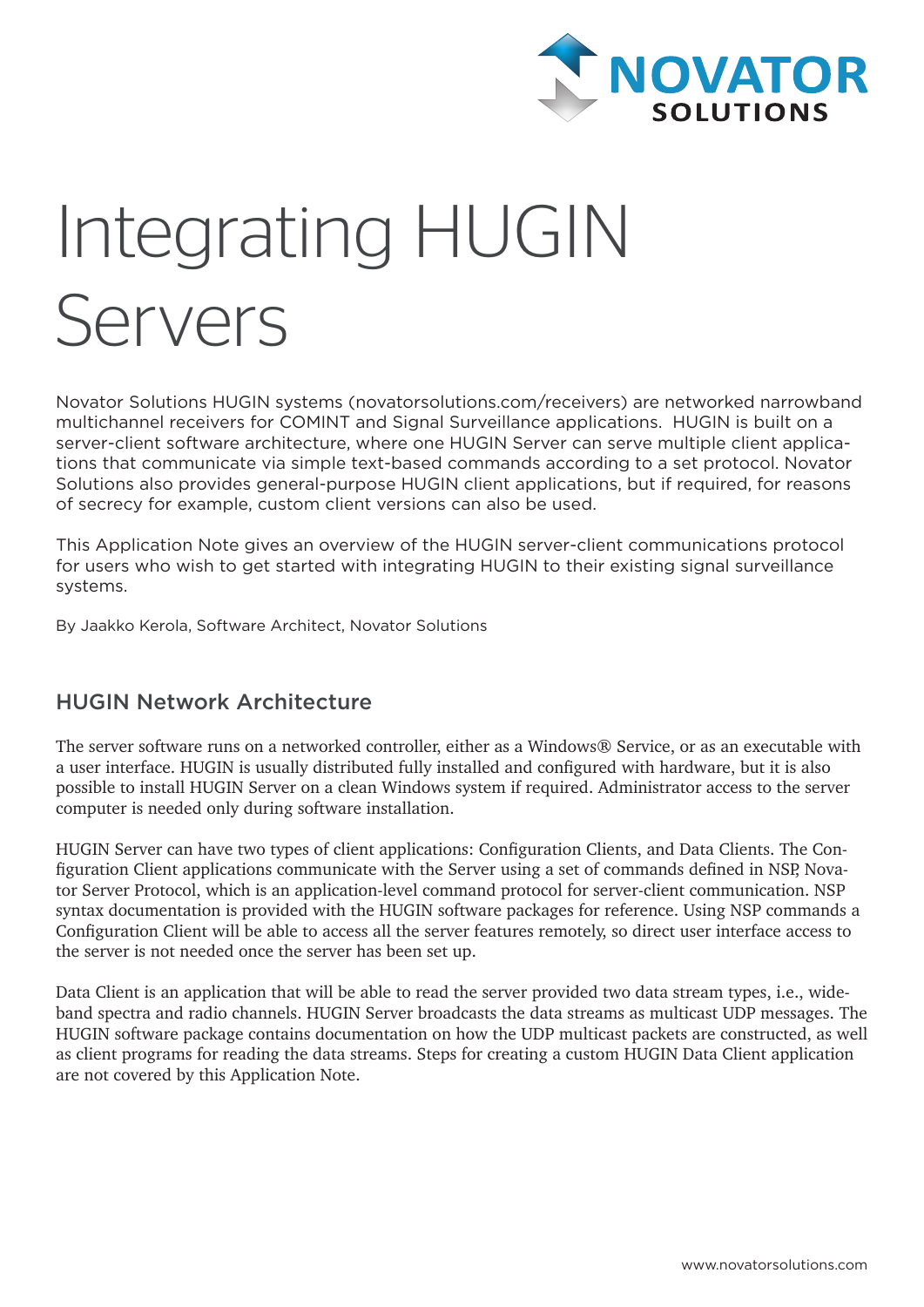#### Novator Server Protocol Principles

NSP syntax is defined in a protocol description file which lists the configuration commands, the responses the server will give to them, command parameters and types, as well as other information pertaining to the commands. For example, a command to set the centre frequency of a tuner is described in the protocol syntax documentation as:

#### TN\_SET\_FQ(uint CID,uchar TN,long FQ);Tuner;M;TN\_FQ; Set tuner centre frequency

The description is composed of semi-colon separated fields, which are explained in Table 1.

| <b>Field</b>                           | Explanation                                                                                                                                                                                                                      |
|----------------------------------------|----------------------------------------------------------------------------------------------------------------------------------------------------------------------------------------------------------------------------------|
| TN_SET_FQ(uint CID, uchar TN, long FQ) | Command TN_SET_FQ is sent with parameters<br>CID (command identification number) as an unsig-<br>ned 32-bit integer, TN (tuner number) as an unsig-<br>ned 8-bit integer and FQ (centre frequency) as a<br>signed 64-bit integer |
| Tuner                                  | The command pertains to tuner functionality                                                                                                                                                                                      |
| M                                      | Multicast response: instead of sending the respon-<br>se only to the dispatching client, the server will<br>send the response to all connected configuration<br>clients                                                          |
| TN_FQ                                  | The server response, which is described in the<br>same protocol description file under a separate<br>section                                                                                                                     |
| Set tuner centre frequency             | Function description                                                                                                                                                                                                             |

Table 1: Syntax of an NSP Command TN\_SET\_FQ (set tuner centre frequency).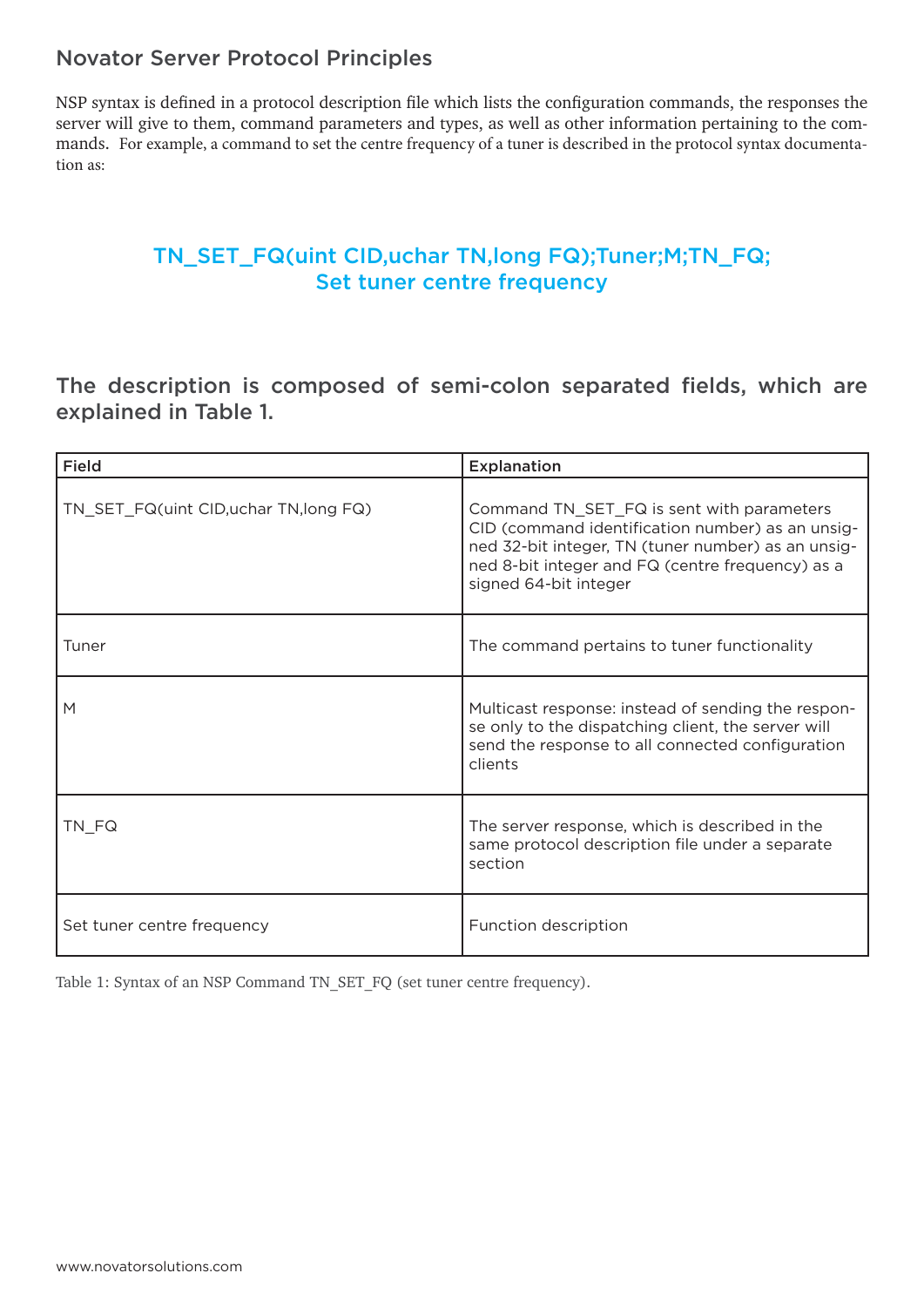The Server application is expected to send a response to all clients, either as a directed response addressing the sender application alone, in which case the command identification number (CID, the first parameter in the command string) of the original client command will be used, or, if the response affects all connected clients, as a multicast response using a special multi-cast CID number 65535 (FFFF in hexadecimal). A multicast response would be sent when the system configuration is changed by one of the clients, but the change requires that all connected clients update their configuration.

#### **A few additional commands will be sent automatically by the server to the clients:**

- At connection onset, Server will send initiation strings to clients, for example informing the client of the current system configuration so that the application user interface can be configured to match the current Server setup.
- A system status report is sent automatically when a hardware change, such as an error, has occurred.
- A heartbeat signal is sent at a configurable time interval. Client applications are expected to send a heartbeat signal to the server as well. It is also possible to disable sending of heartbeat signals, if desired.

Novator Server Protocol is implemented in other Novator Solutions server-based products as well, such as the MUNIN Wideband Recorders and ODEN Intelligent RF Spectrum Recorders, although the actual command sets differ to match the respective product family requirements.

#### NSP Coding

The current version of HUGIN 2000 codes the commands, as they are defined in the protocol description, into JSON strings completed with carriage return + linefeed characters. A practical example using the command TN SET FQ (Table 1 above) would be<sup>1</sup>:

# {"CMD":"TN\_SET\_FQ","CID":57122,"TN":2,"FQ":176000000}

This command means, that we want to:

- **1. Set the centre frequency ("CMD":"TN\_SET\_FQ")**
- **2. of Tuner number 2 ("TN":2)**
- **3. to 176 MHz ("FQ":176000000)**

The command id number = 57122 is generated by the client application. There are no rules for generating the CID number, an incremented serial number would be the most common solution. In Novator Solutions client applications the CID is generated by combining an 8-bit serial number with the last field of the computer IP address into the 16-bit CID.

The server would then reply with a confirmation that repeats the new setting, and since changing the tuner centre frequency will affect all clients, the original CID would now be replaced with 65535 and the response will then be sent to all clients:

# {"CMD":"TN\_FQ","CID":65535,"TN":2,"FQ":176000000, "STATUS": {"NUM":0,"MSG":""}}

The STATUS structure indicates that the command has been successfully applied by the Server (Status number 0). If this were not the case, the original frequency setting would be returned instead, the status number would be set to 1 and the MSG parameter would contain further information on why the setting was rejected.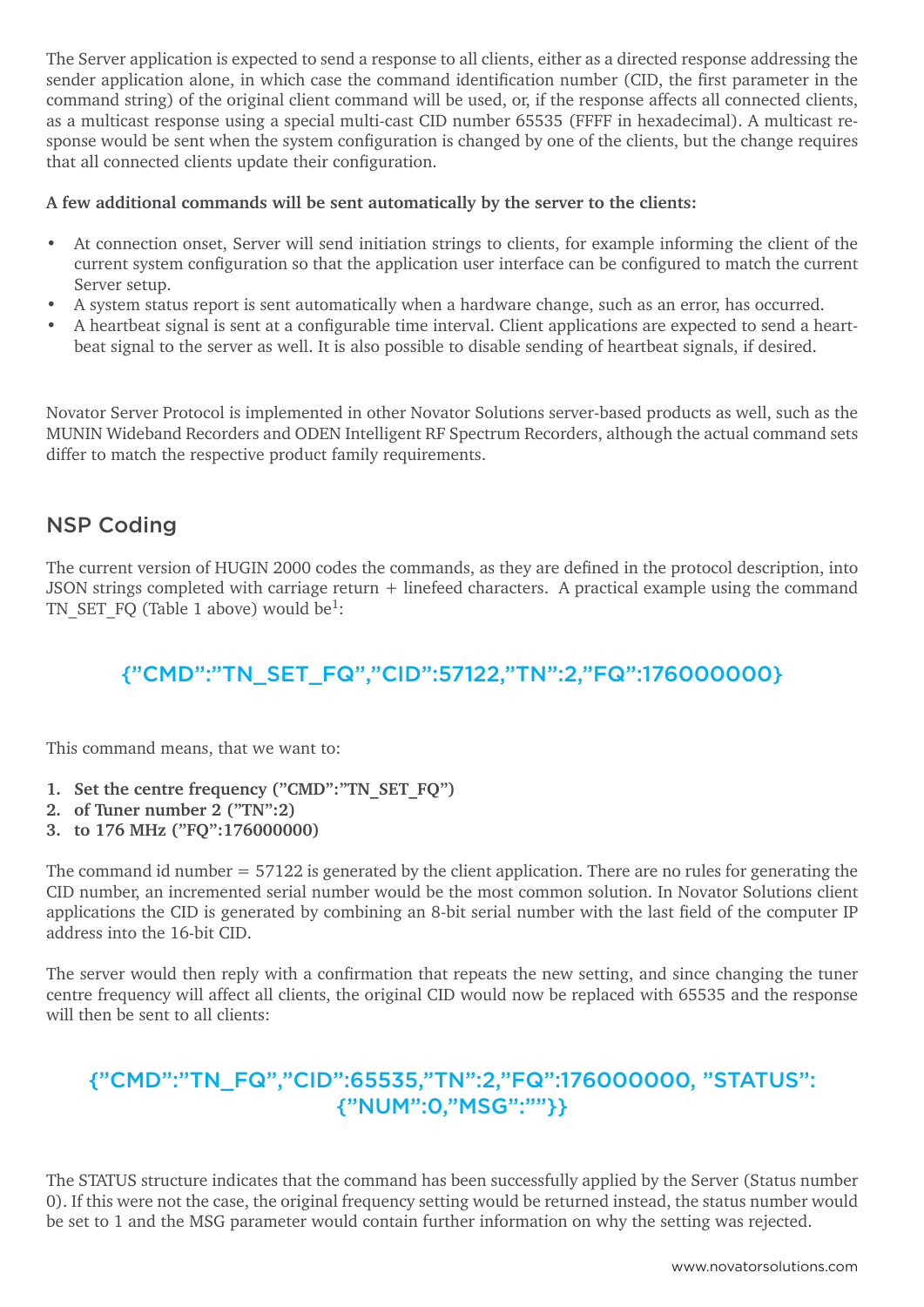Since the JSON command parser is an independent module in the Server, upon request Novator Solutions can provide options to use other coding methods as well, for example XML or VITA49.2 command package formatting, instead of the currently used JSON coding.

#### Connecting to the Server

As the first step in creating an integrated client application, a simple TCP/IP client that is set up to use HUGIN Server communication parameters (IP Address, Port) will be sufficient. The client application needs to send a heartbeat signal, SYS\_HB{}, to the server at regular time intervals. Support for additional commands can be built successively because the client application does not need to be able to manage the full server command set to be functional.



Figure 1: HUGIN 2000 Config Debug Tool Showing the Command Log.

HUGIN 2000 Config is a full-fledged client application that can be installed either on a networked client computer or on the server computer itself. HUGIN 2000 Config communicates with HUGIN Server using NSP and logs all the sent and received commands. The developer can monitor and store the command traffic logs, which serve as a valuable tool in understanding how NSP can be used in own configuration client applications (Figure 1). By comparing the server-side command traffic logs from HUGIN Config application side-by-side with those from the own application under development, it is easy to understand the required order of communication and to identify possible errors.